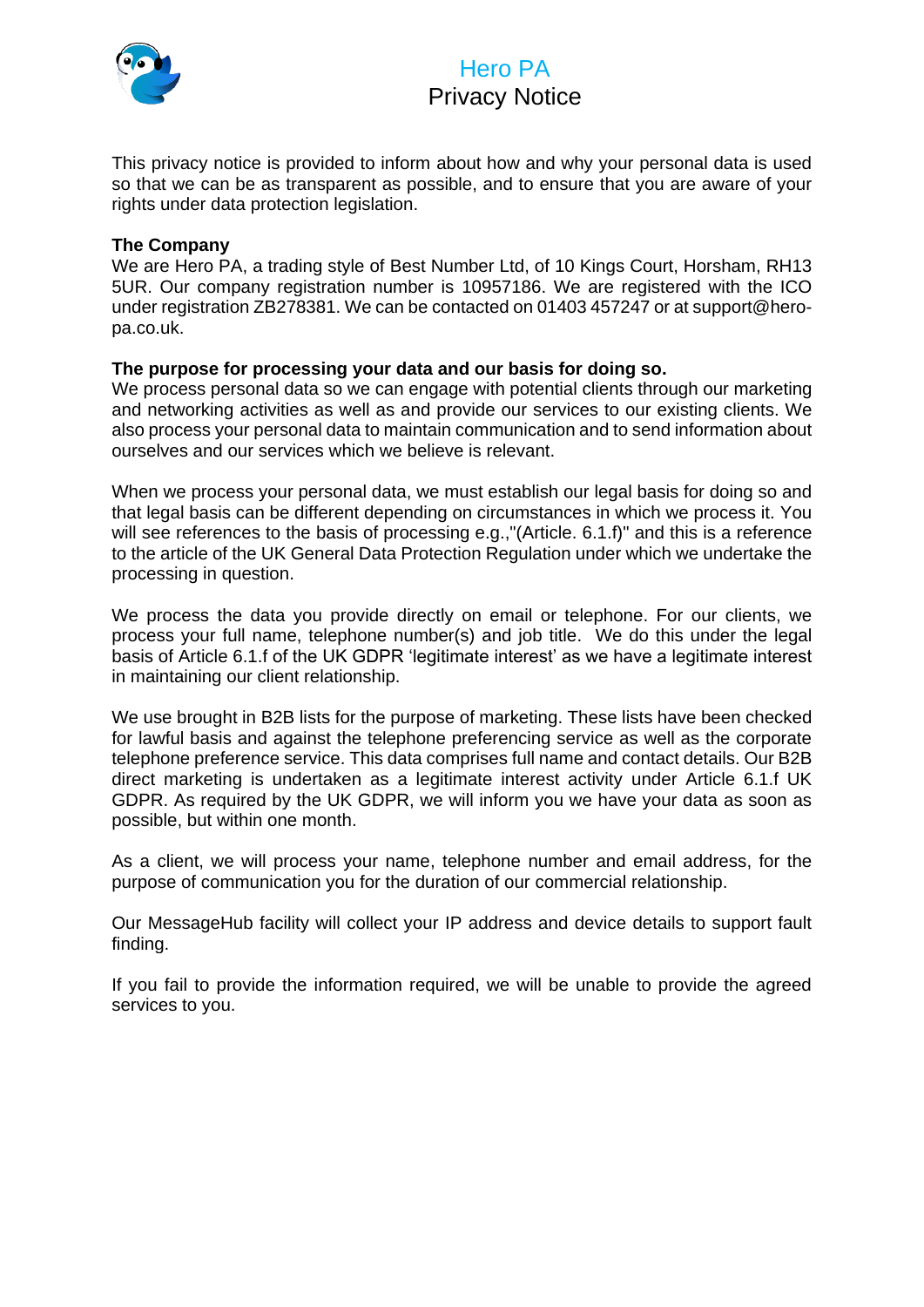

## Hero PA Privacy Notice

### **Communications**

Hero PA may conduct direct marketing activities and call to explain our services. We may also send you an email if we cannot contact you by telephone. As we operate a strictly B2B marketing regime, we conduct this as a legitimate interest activity. You can object to us using your personal data for marketing purposes by contacting us or using the unsubscribe option on an email.

#### **Recipients of your data**

As a general principle, we will not share your personal data to other recipients without your permission. There are some exceptions to this:

- It is possible, that we might be obliged to disclose personal information in response to a court order or other lawful obligation. Our lawful basis for this is Article 6.1.c legal obligation.
- If you do not pay your bills, we may choose to engage a third party to recover any money you owe us. Our lawful basis Article 6.1.f (legitimate interest) as we have a legitimate interest to recover any money owed to us.
- We use the services of an external accountant who may have limited access to your data. Our lawful basis for this is legitimate interest (Article 6.1.f UKGDPR) as we have a legitimate interest in the management of our accounts.

#### **Data processed by third parties on our behalf.**

We use the services of other organisations in the processing your data. We use Google email and document storage, video conference platforms, telecommunication companies for our phone systems and analytics. We utilise outsourced IT support as well as external support for our call systems.

For business continuity purposes and at times of exceptional load, we utilise the services of an additional call centre company. This company provides dedicated staff to securely remote access our call system.

Those organisations that process personal data on our behalf are subject to a data processing contract as required by Article 28 of the UK GPDR. This ensures that your data is handled in accordance with the UK GPDR.

#### **Transferring your data outside of the UK**

We do transfer data outside of the UK as some of our cloud platforms are located overseas in the USA. We ensure that there are approved mechanisms to do so, such as adequacy decisions under Article 45 UK GDPR, standard contractual clauses under Article 46.2 UK GDPR or in exceptional circumstances, allowable derogations under Article 49 UK GDPR. Transfers to the USA are covered by the use of Standard Contractual Clauses.